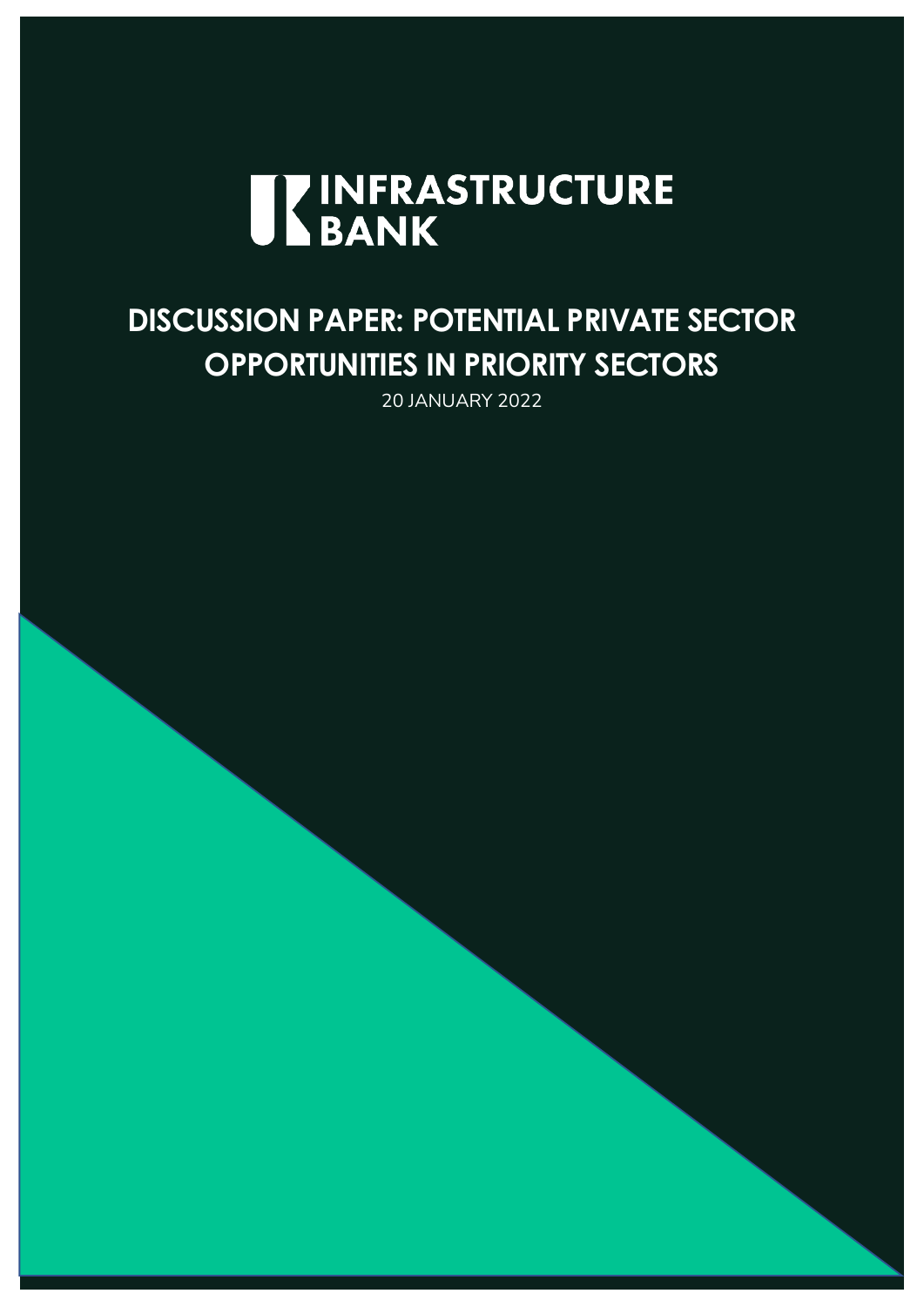## **About the UK Infrastructure Bank**

The UK Infrastructure Bank (the Bank) is a new, government-owned policy bank, focused on increasing infrastructure investment across the United Kingdom. Our core mission is to partner with the private sector and local government to increase infrastructure investment across the regions and nations of the United Kingdom.

We pursue this through two strategic objectives:

- to help tackle climate change, particularly meeting the government's net zero emissions target by 2050; and,
- to support regional and local economic growth through better connectivity, opportunities for new jobs and higher levels of productivity.

## **What we offer**

We have two functions through which we will deploy our £22 billion of financing capacity – £12 billion for lending and investment and £10 billion of government guarantees.

**Private sector:** we offer a range of financing tools across the capital structure, including loans, mezzanine debt, guarantees and equity investments. The Bank has the financial capacity to make up to £8bn of private sector investment and deploy up to £10bn of government guarantees.

**Public sector:** of the £12 billion, £4 billion is earmarked for lending to local and mayoral authorities for strategic and high value projects of at least £5 million at a rate of gilts + 60bps. To complement this lending, we are developing an expert advisory service to help local authorities, and other project sponsors, develop and finance projects. This service will launch in due course and we will scale up its activity incrementally.

## **Our progress since launch**

Since our launch in June 2021, we have engaged extensively with public and private stakeholders including local and mayoral authorities, public sector organisations, banks, investors, infrastructure advisers, project sponsors and potential borrowers. We are considering closely the National Infrastructure Commission's *Second Infrastructure Assessment Baseline Report* and the work of the Infrastructure and Projects Authority, have taken on operation of the UK Guarantee Scheme, and closed three deals. These conversations and experience have helped to further our understanding of where there is an undersupply of private finance in the UK infrastructure market and, in addition, how we can support high-value and complex local authority infrastructure projects.

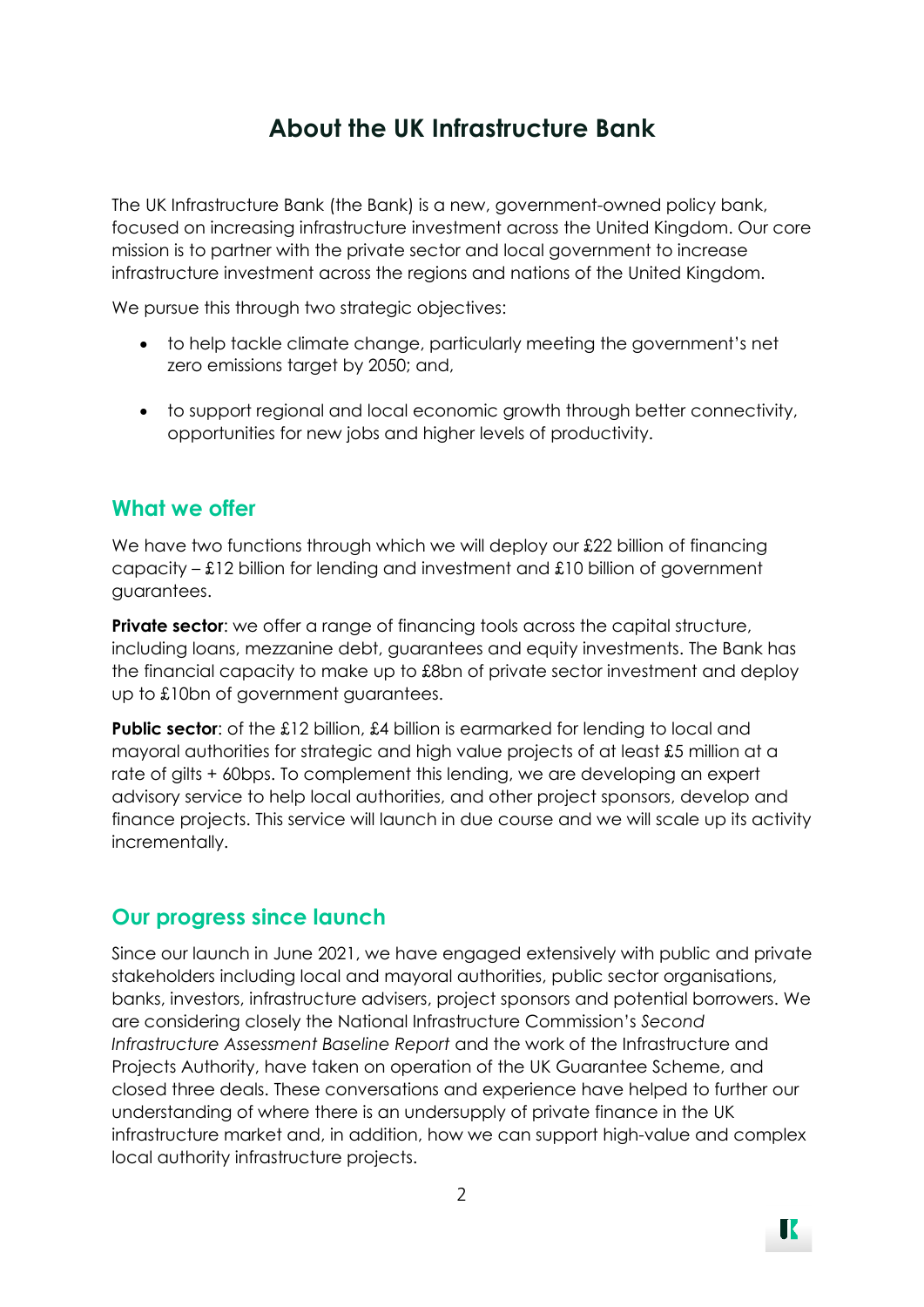In June 2022, we will publish our first Strategic Plan, which will set out our Strategy including our investment priorities. To support this strategy development over the coming months, this paper sets out emerging thinking on our private sector function, specifically where we can best deploy our £8 billion of private sector capital and £10 billion of government guarantees to crowd in and deliver on our two strategic objectives. This complements our ongoing engagement with the local government sector on deployment of the £4 billion of capital allocated to finance local authority infrastructure projects, and on the priorities for our advisory service.

This paper reflects what we have learnt from talking to stakeholders since our launch and our own expertise. It is not intended to represent a first draft of our investment strategy, rather it sets out our current understanding of the potential opportunities in our priority sectors. We are sharing this now because partnership is a core operating principle of the Bank. HM Treasury expect we will unlock more than £40 billion of overall investment. To achieve this, we need to work collaboratively with private and public sector institutions to finance infrastructure investment, leveraging their expertise and ingenuity to help us identify where and how we should deploy our resources. Also, just as crucial, we need to identify where we shouldn't invest to avoid displacing existing capital.

This is not a formal consultation document, but we are keen to know what others think. Over the coming weeks, we are conducting an extensive engagement exercise, talking to over 100 stakeholders to hear their views. If we are not talking to you and you would like to let us know what you think please email [strategy@ukib.org.uk.](mailto:strategy@ukib.org.uk) Feedback received by 25 February 2022 would be particularly useful to help us further our strategic development in advance of publishing our first Strategic Plan.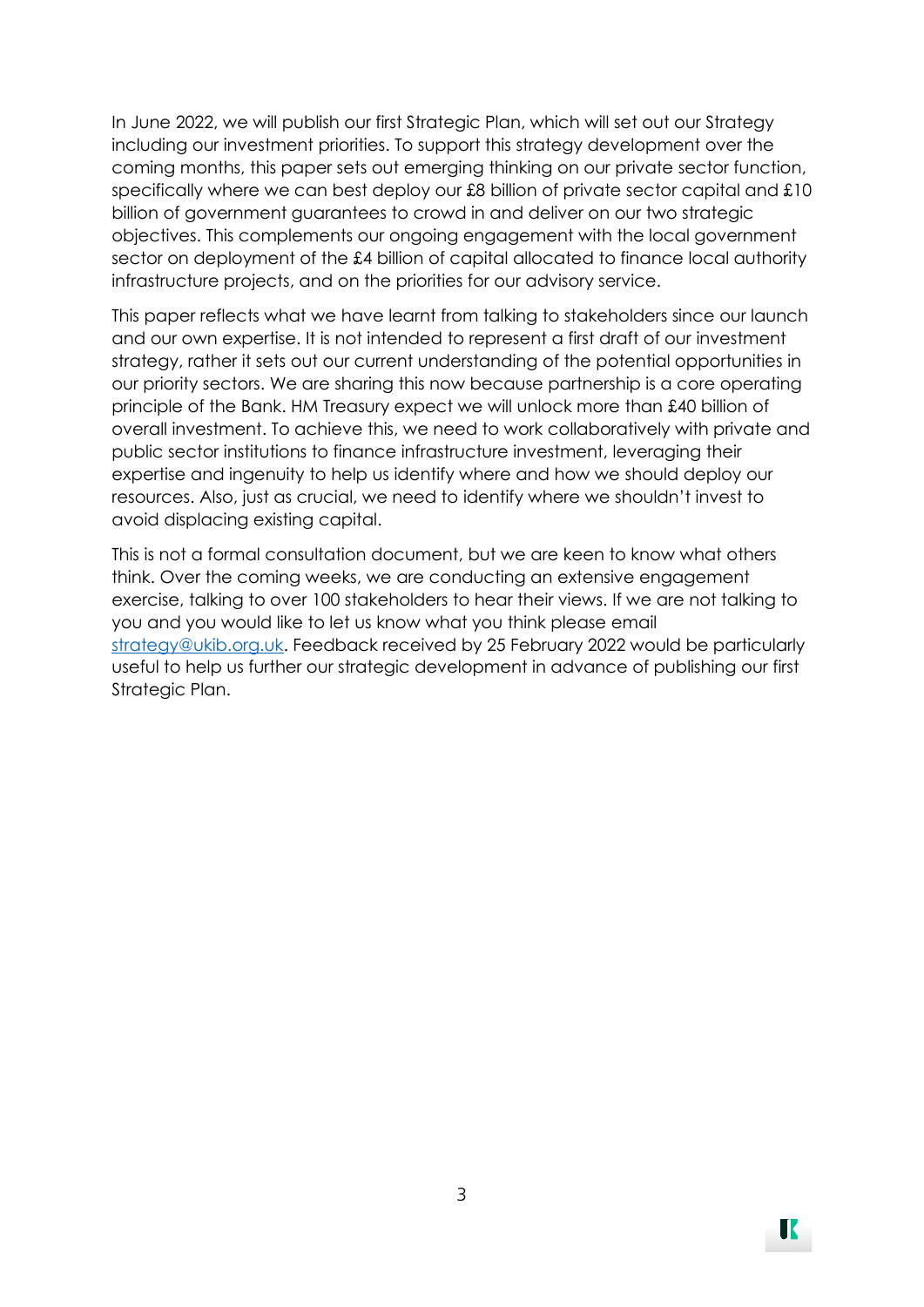## **Private sector function**

To be eligible for funding, private sector projects must meet our four investment principles, as set out by HM Treasury in our [Framework Document:](https://assets.publishing.service.gov.uk/government/uploads/system/uploads/attachment_data/file/994437/UK_Infrastructure_Bank_Framework_Document.pdf)

- The investment helps to support the Bank's objectives to drive regional and local economic growth or support tackling climate change.
- The investment is in infrastructure assets or networks, or in new infrastructure technology. The Bank will operate across a range of sectors, but will prioritise, in particular, clean energy, transport, digital, water and waste.
- The investment is intended to deliver a positive financial return, in line with the Bank's financial framework.
- The investment is expected to crowd in significant private capital over time.

Our dual objectives have huge potential synergies. Occasionally these objectives will be in tension with each other. Where an investment is primarily to support local and regional economic growth, we will ensure that it does not do significant harm against our climate objective.

Our activity is driven by the delivery of our two strategic objectives - tackling climate change and supporting regional and local economic growth. Our first Strategic Plan will set out how we intend to meet these objectives, and the Key Performance Indicators (KPIs) we will use to hold ourselves accountable for delivering against them.

We are considering potential KPIs which we could report against at an organisational and project level. For our climate change objective these could, for example, include relative carbon emissions in tCO2e of our investment compared to the counterfactual; a measure of the increase in sustainable and resilient infrastructure capacity; or the alignment of our portfolio with the green taxonomy being developed by the UK government. For regional and local economic growth, they might include employment through the number of jobs supported; productivity through gross value-added measures; or a measure of impact on connectivity. These could apply equally to our private sector investments and local authority lending work. Given our focus on partnership and our investment principle to crowd in private capital we also expect to measure the private finance mobilised through our private investments.

The government's UK Infrastructure Bank [Policy Design](https://assets.publishing.service.gov.uk/government/uploads/system/uploads/attachment_data/file/966131/UKIB_Policy_Design.pdf) document in March 2021 set out that although the Bank's initial focus will be on climate change mitigation and resilience, the government will review the case for broadening this to include other areas such as improving the UK's natural capital. Our first Strategic Plan in June 2022 will reflect the outcomes of this review.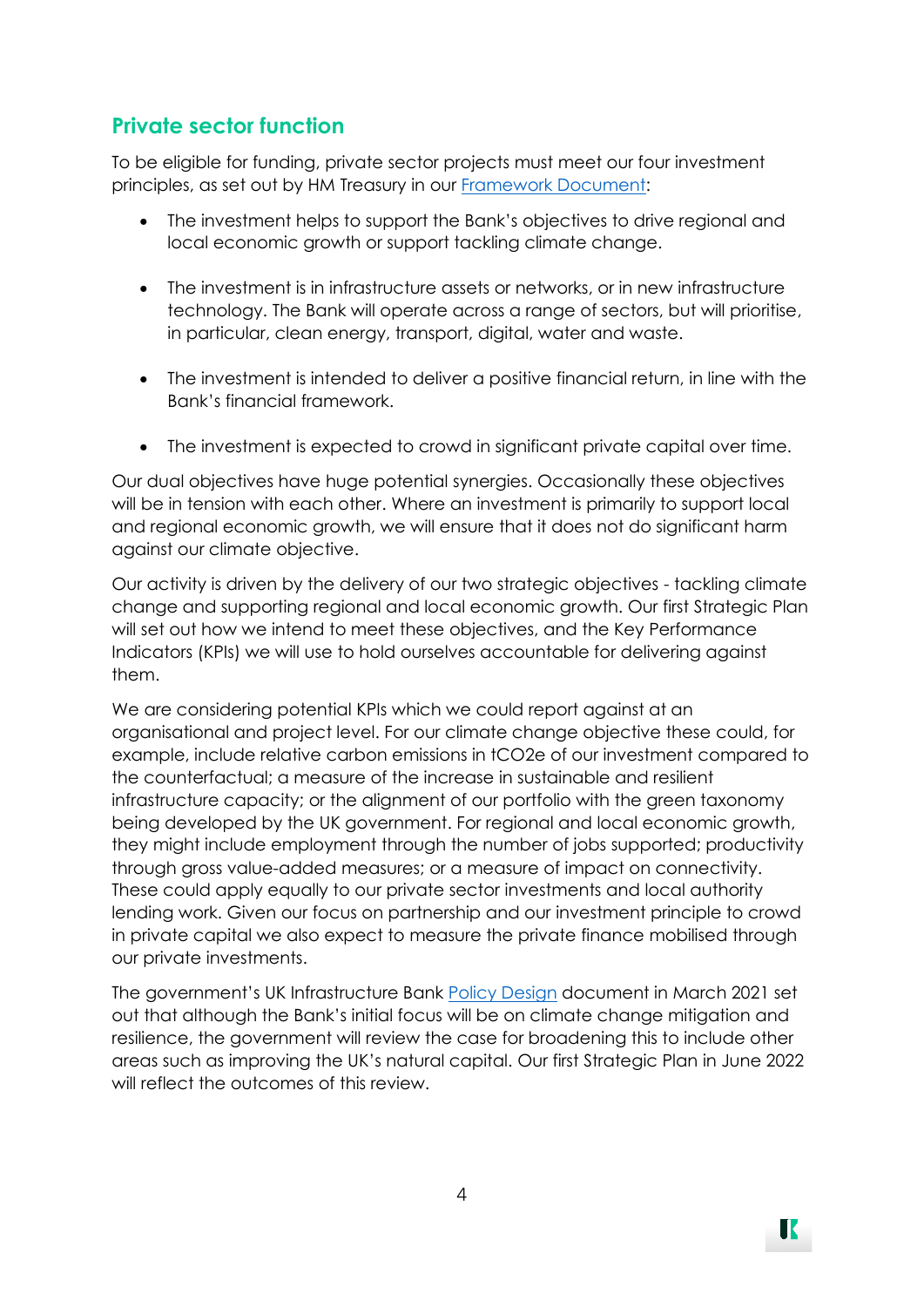## **What distinguishes us from other lenders?**

Our goal is to shape and accelerate the markets in which we invest. Infrastructure investment is vulnerable to market failure, as it is often complex, large, novel and long-term, with risks around construction, and technological or government policy changes. Our ambition is to help address these market failures and, in doing so, help direct private investment to projects that bring social benefits as well as financial returns.

We prioritise investments where there is an undersupply of private sector financing or where private sector financing doesn't reflect the full social benefits associated with an investment project. In doing so, we aim to crowd in private capital to deliver on our climate change and regional growth objectives. To achieve this, we need to act differently to other market actors – what distinguishes us is our approach to:

- **Risk:** we will consider taking more risk for the right deal and, where it is needed, we are willing to consider taking more risk than the market.
- **Flexibility:** we do not have a preferred investment type and can invest across the capital structure. Our investment team assesses each proposition on a case-by-case basis, working to identify the financing structure that fits the deal's needs most appropriately and supports the Bank's mandate.
- **Partnership:** as a government-backed policy bank, our presence in a deal can help instil confidence with potential investors. We will act as a cornerstone investor in challenging markets.
- **Leadership:** we want to provide practical and intellectual leadership across the most difficult challenges in these sectors, drawing on expertise in our networks and convening partners to accelerate market development and unlock private investment.
- **Concessional finance:** our approach to individual investments will be driven by the market failure we identify for that specific deal. Where the issue is simply one of market capacity, then we expect to invest on terms in line with other market participants. But we can go beyond that, where that is required to deliver our policy objectives. That might mean, as above, taking on risks that the market is unwilling, or not yet willing, to take in a way that encourages the development of new markets. In the right circumstances, it could also mean offering finance on terms more preferential to the borrower than would otherwise be available in the market, including on price and tenor, where that is justified to deliver against our policy objectives and compliant with our legal obligations.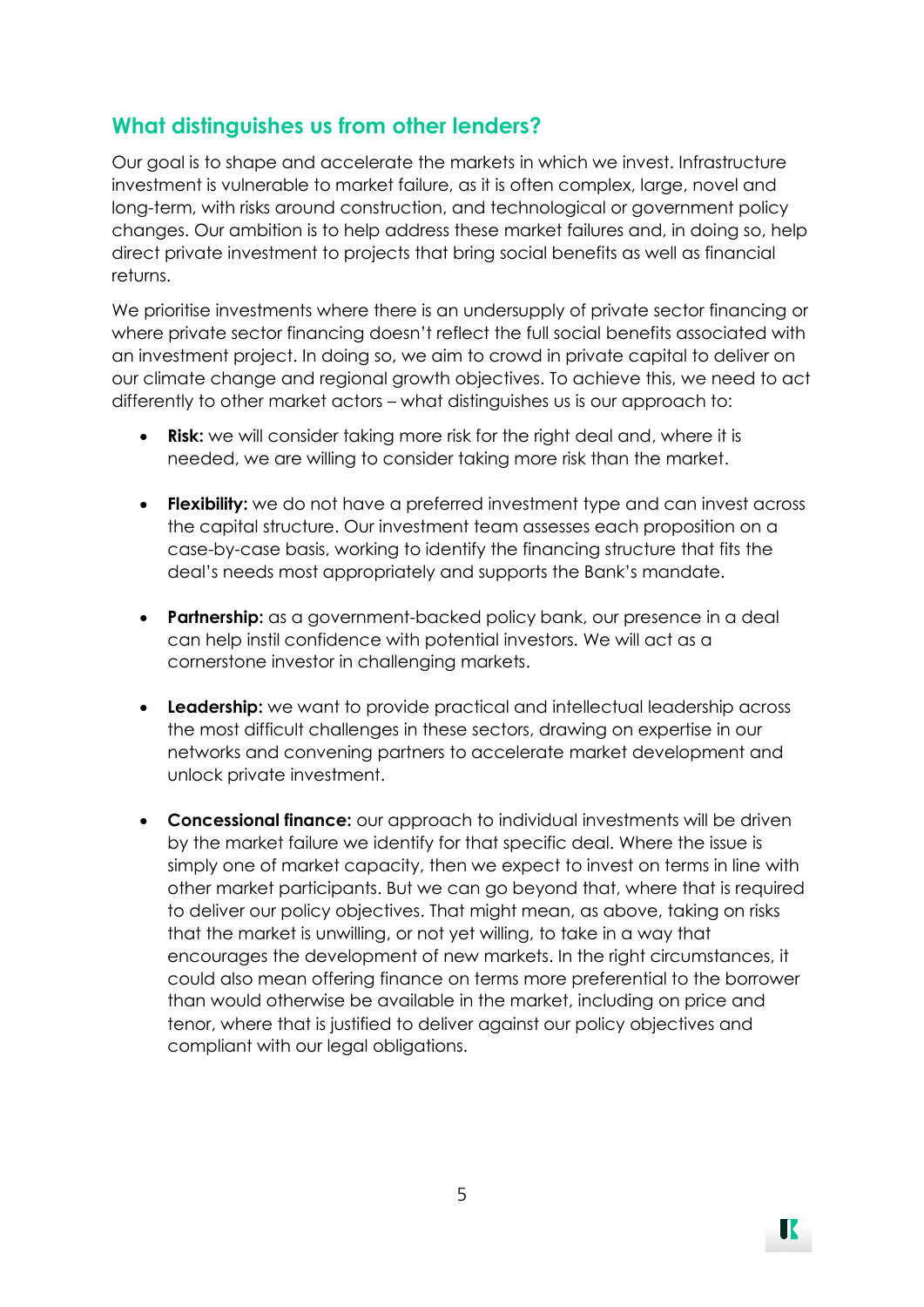## **Potential UKIB interventions**

In delivering against our two objectives, we are open to consider investing in any project that meets our investment principles. We intend to be flexible in pursuing these objectives, adapting and responding to evolving market conditions to maximise our impact. Our investment mandate set by HM Treasury means we can invest across the infrastructure landscape, including in new infrastructure technology, and we have been asked to prioritise five sectors in particular. We assess investments on a case-by-case basis. Assessment against our investment principles is just one part of the Bank's decision-making process.

The following sections illustrate our current understanding of the financing gaps where the UK Infrastructure Bank has potential opportunities in our five priority sectors of clean energy, transport, digital, water and waste. This is not intended to be an exhaustive list and we will consider the right opportunities outside of these areas, but the below does indicate potential areas of focus that we might consider.

#### **Clean energy**

Clean energy captures many sectors and technologies, which are at varying stages of maturity.

In mature clean technologies that have strong access to finance – for example, offshore wind and solar – our consideration to date suggests that the Bank may add most value in:

- supporting the transition to subsidy-free business models for established technologies, as demonstrated by our investment in NextEnergy – a subsidy free solar developer.
- investments in aggregated projects that support the expansion of markets, such as for battery storage.

We do not otherwise see a strong case for the Bank making significant near-term investments in these mature technologies where finance is already available, except in so far as it may be required to build the Bank's capability and expertise to ensure we can support technological developments in areas such as floating offshore wind.

In general, we also do not think the electricity transmission and distribution network currently requires UK Infrastructure Bank support, as it has strong access to private, low-cost capital.

The government's *Net Zero Strategy* has ambitious targets to increase the deployment of mature clean technologies. We will therefore monitor the above markets and respond if, for example:

• there should be a role for the Bank to co-invest in senior debt instruments to fill any emerging financing capacity gaps in mature clean technologies.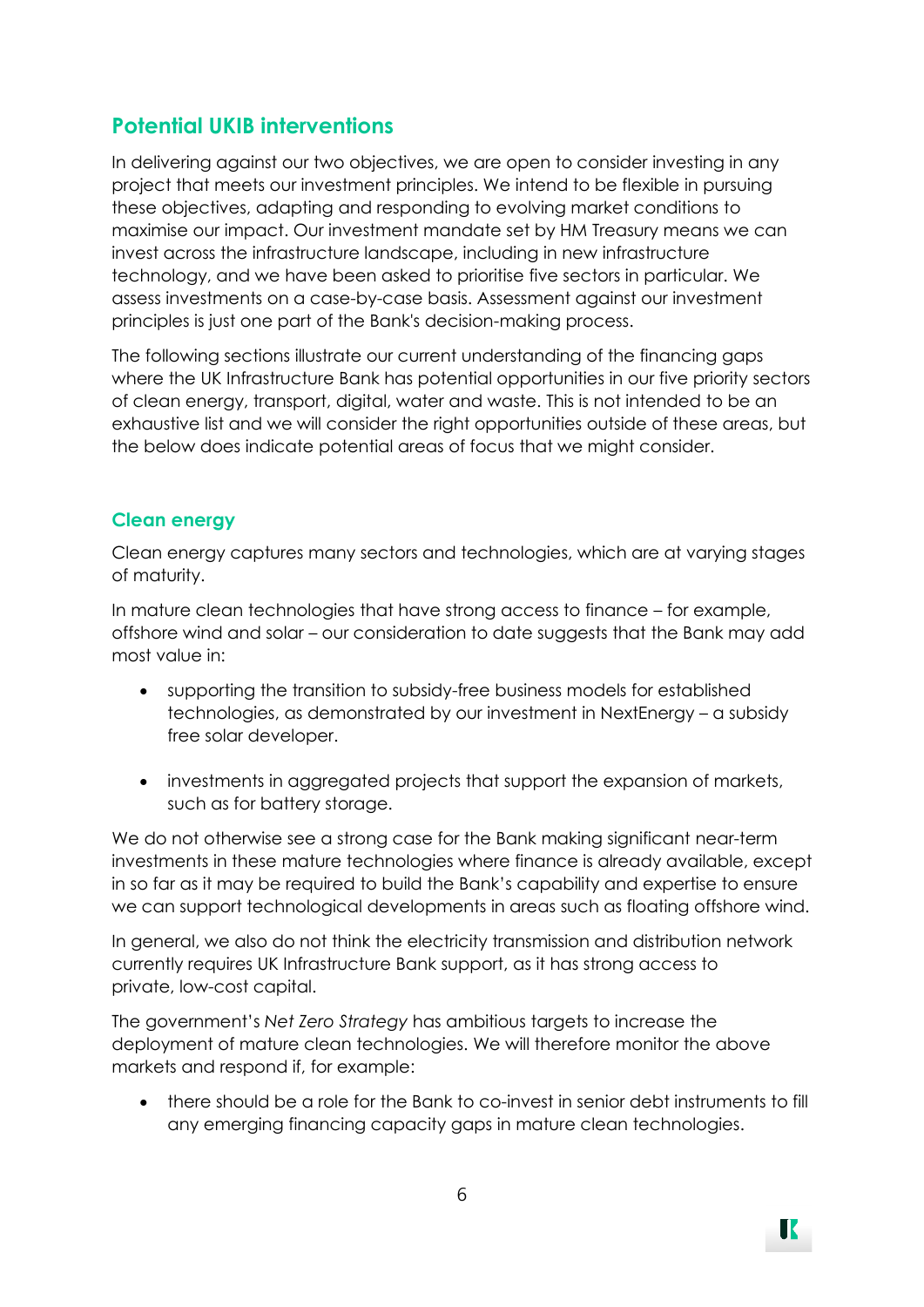Between £50-70bn of investment is needed to deliver 40GW of offshore wind by 2030<sup>1</sup>.

• if developments in the electricity transmission and distribution network mean there could be a role for the Bank to co-invest in senior debt instruments to fill any emerging financing capacity gaps, in particular for Offshore Transmission Owners (OFTOs), where the scale of individual projects and acceleration of deal flow will increase significantly in the next few years.

Investing in UK supply chains can deliver on both our net zero and regional growth objectives. We think the Bank could, as we already have done with our first investment in Tees Valley, look to support and encourage the development of such supply chains, particularly in green technologies such as offshore wind and gigafactories.

The government's *Net Zero Strategy* highlights the role of increasing our nuclear capacity in the UK's plan to achieve its net zero ambition, and the stated aim is to secure a final investment decision on a large-scale nuclear plant by the end of this Parliament. In line with this, we see no in-principle reason why the Bank should not invest in nuclear and would expect to explore potential opportunities in the sector – for example, by the Bank helping to de-risk projects being procured under the Regulatory Asset Base (RAB) model.

23% of UK emissions come from heating buildings. Buildings are critical to the nation's net zero targets and hold many characteristics with other infrastructure sectors. Yet the finance available to deploy energy efficiency and heat technologies is generally retail or corporate finance. We are interested in exploring if we can finance innovative pilots or retail products that accelerate the deployment of energy efficiency and heat technologies.

Emerging net zero technologies – such as hydrogen, Carbon Capture Usage and Storage (CCUS) and greenhouse gas removals – are expected to play a critical role, particularly in the decarbonisation of industrial clusters. As things stand, we anticipate a significant pipeline in these technologies will not crystallise until the mid-2020s. But we are interested in identifying early opportunities to help accelerate the deployment of these technologies – for example, the CCUS clusters which should reach financial close within the next two years.

### **Transport**

As the transport sector transitions to low and zero emissions models, we expect there to be opportunities for the UK Infrastructure Bank to play an enabling role to drive both our net zero and regional growth objectives. While public transport infrastructure is largely financed by the public sector, the Bank could play a role in numerous sub-sectors. This might include financing, for example, the procurement of

<sup>1</sup> [https://auroraer.com/media/reaching-40gw-offshore-wind/;](https://auroraer.com/media/reaching-40gw-offshore-wind/)

<https://committees.parliament.uk/writtenevidence/5110/pdf/>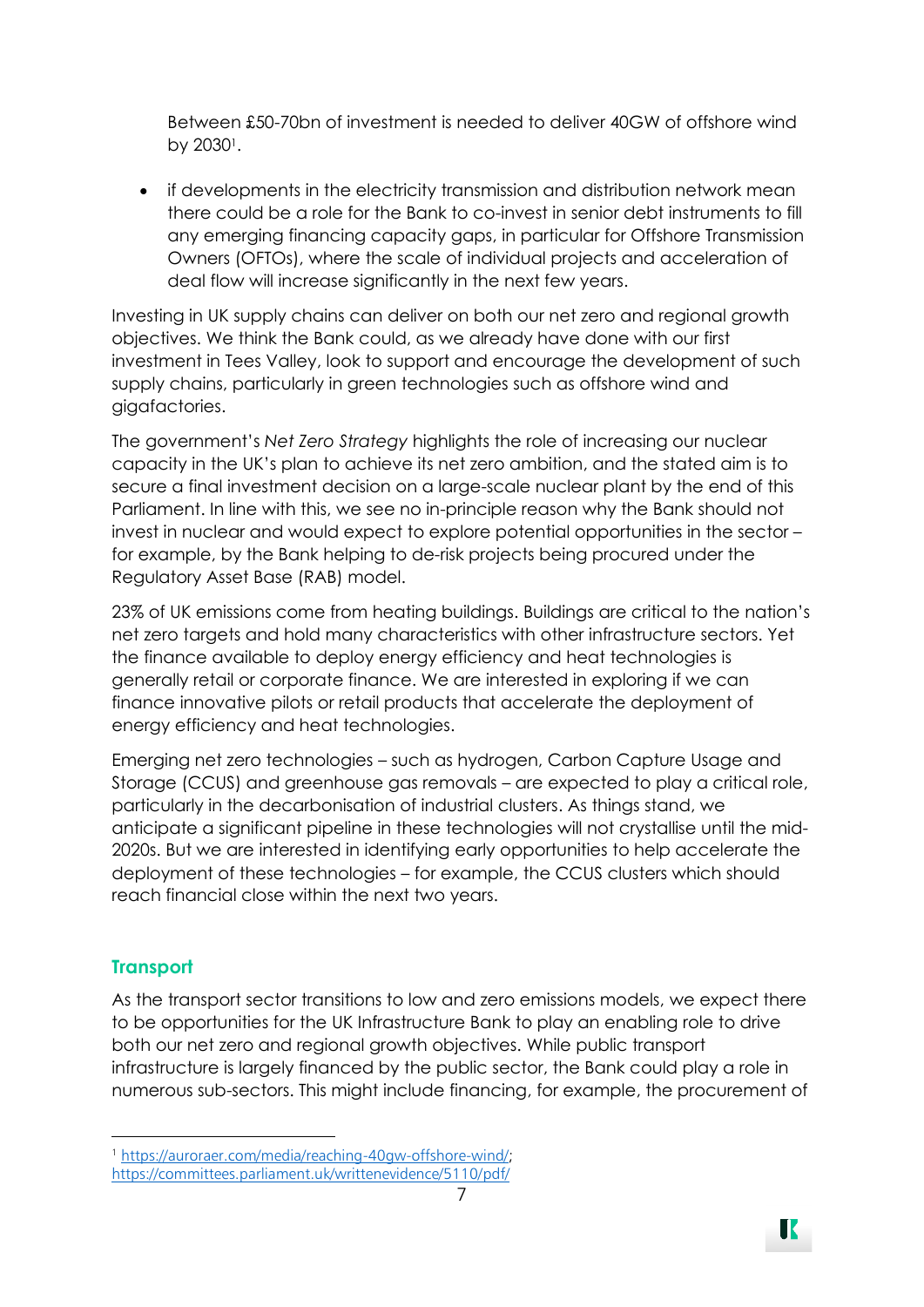greener rail rolling stock and zero emissions buses, supporting the government's ambition to remove all diesel-only trains by 2040 and for greener bus fleets that support local and regional connectivity.

The UK Infrastructure Bank's first local authority deal financed the creation of a quay to service the offshore wind sector. We think we should be open to private finance deals that support UK port infrastructure, particularly where it enables new clean energy infrastructure, e.g. in Offshore Wind/Floating Offshore Wind.

The plan for electrification of road vehicles and the phase out of internal combustion engines is well developed and will have a transformative impact on our transport infrastructure. Large amounts of government and private capital are needed here; but despite significant government support, there remains a challenge to unlock further private finance. We are therefore keen to explore what role the UK Infrastructure Bank could play in this transition, for example in cofinancing electric vehicle charging infrastructure, or in supporting gigafactories and their supply chains.

Some other areas of transport are unlikely to be strategic priorities for the UK Infrastructure Bank private investment, either because they are publicly funded (such as roads) or not in line with our strategic objectives. Our role in aviation could be limited to sustainable aviation fuels infrastructure, as the technology and business models mature, or other investments that do no significant harm to our climate change objective.

#### **Digital**

As demonstrated by our recent investment in Gigaclear, we see a role for the Bank in financing gigabit capable broadband rollout in both rural and urban areas over the next few years. This is due to the significant financing demands in the sector which private supply may struggle to meet on its own. In doing so, we would be supporting digital connectivity across the UK, including the government's ambition to achieve 85% gigabit cable broadband rollout by 2025.

Considering the rapid evolution of this sector and the likely convergence between fixed and wireless technologies, the UK Infrastructure Bank will explore opportunities in the emerging delivery and business models. This could include supporting 5G rollout and technologies which do not currently exist at scale in UK markets.

We do not expect there to be a role for the Bank's financing products in supporting 4G, given existing government and private investment which will deliver coverage to 95% of the UK and the magnitude of subsidy likely to be required to go beyond that.

The National Infrastructure Commission is looking at the role digital can play in delivering smart technologies to underpin a range of infrastructure sectors. We will work closely with them as their thinking develops to understand whether there are financing gaps that the Bank might need to play a role in filling.